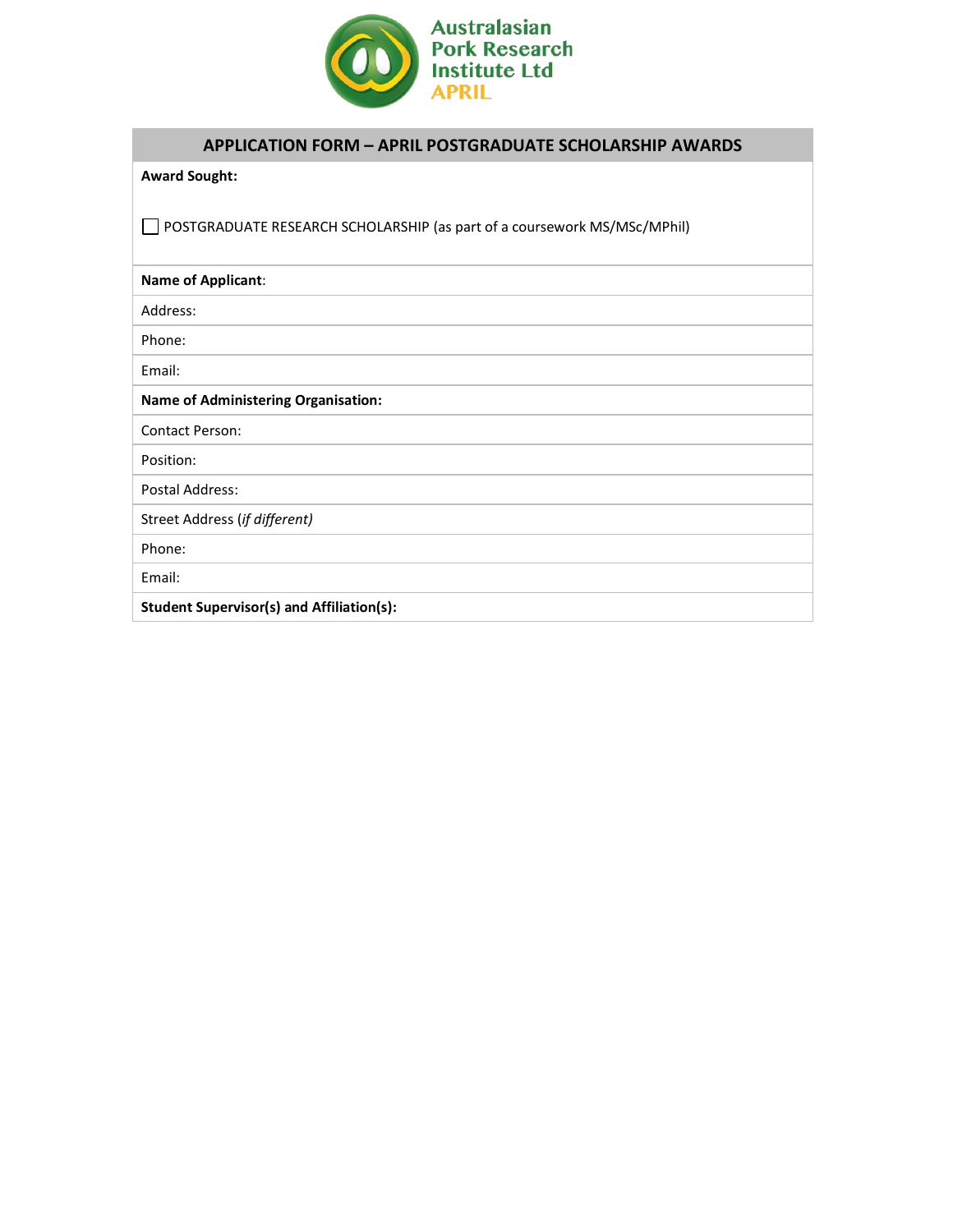| <b>Project Details</b>                                                                                                                                                                                                                                                                                                                                          |  |  |  |  |
|-----------------------------------------------------------------------------------------------------------------------------------------------------------------------------------------------------------------------------------------------------------------------------------------------------------------------------------------------------------------|--|--|--|--|
| <b>Project Title:</b>                                                                                                                                                                                                                                                                                                                                           |  |  |  |  |
|                                                                                                                                                                                                                                                                                                                                                                 |  |  |  |  |
| Synopsis of Project (100-150 words):                                                                                                                                                                                                                                                                                                                            |  |  |  |  |
|                                                                                                                                                                                                                                                                                                                                                                 |  |  |  |  |
| <b>Proposed Study</b>                                                                                                                                                                                                                                                                                                                                           |  |  |  |  |
| Level of study:                                                                                                                                                                                                                                                                                                                                                 |  |  |  |  |
| PhD                                                                                                                                                                                                                                                                                                                                                             |  |  |  |  |
| MS/MSc/MPhil                                                                                                                                                                                                                                                                                                                                                    |  |  |  |  |
| Place(s) of study:                                                                                                                                                                                                                                                                                                                                              |  |  |  |  |
| Supervisor(s) and Affiliations(s):                                                                                                                                                                                                                                                                                                                              |  |  |  |  |
| Period of study:                                                                                                                                                                                                                                                                                                                                                |  |  |  |  |
| <b>Proposed Project</b>                                                                                                                                                                                                                                                                                                                                         |  |  |  |  |
| Please provide an outline of the proposed project to be undertaken. The project should align with the overall<br>objectives of the CRC-Project (CRC-P), Eliminating Pig Tail Removal to Improve Welfare and Industry<br>Sustainability. The outline should also provide a statement of how the APRIL Scholarship Award could be used<br>to address the problem. |  |  |  |  |
| <b>Proposed completion:</b><br><b>Proposed commencement:</b>                                                                                                                                                                                                                                                                                                    |  |  |  |  |
| <b>Expected outcomes of the project:</b>                                                                                                                                                                                                                                                                                                                        |  |  |  |  |
|                                                                                                                                                                                                                                                                                                                                                                 |  |  |  |  |
| Benefits to the Australasian pork industry and APRIL stakeholders:                                                                                                                                                                                                                                                                                              |  |  |  |  |
|                                                                                                                                                                                                                                                                                                                                                                 |  |  |  |  |
|                                                                                                                                                                                                                                                                                                                                                                 |  |  |  |  |
| Where will the proposed project take place?                                                                                                                                                                                                                                                                                                                     |  |  |  |  |
|                                                                                                                                                                                                                                                                                                                                                                 |  |  |  |  |
| What supervision is available at the proposed Institution?                                                                                                                                                                                                                                                                                                      |  |  |  |  |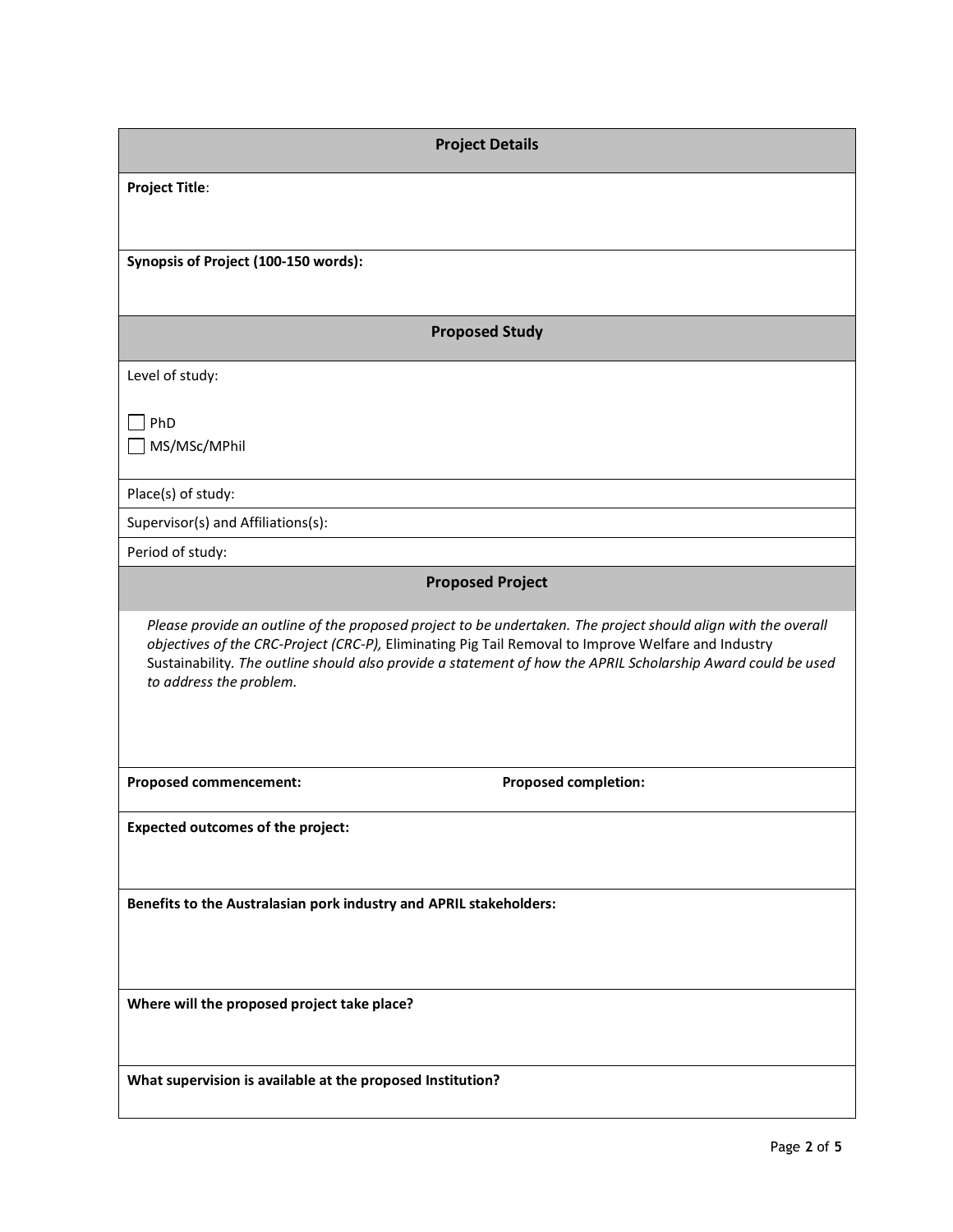| <b>Other Postgraduate Awards</b>                                    |
|---------------------------------------------------------------------|
| Do you currently hold a postgraduate award?                         |
| No<br>Yes                                                           |
|                                                                     |
| If Yes, please answer the following questions:                      |
| Name of Award:                                                      |
| Annual Monetary Value:                                              |
| Duration of Award (Start and End Dates):                            |
| Have you previously held a postgraduate award?                      |
| No                                                                  |
| Yes                                                                 |
| If Yes, please answer the following questions:                      |
| Name of Award:                                                      |
| Annual Monetary Value:                                              |
| Duration of Award (Start and End Dates):                            |
| Have you applied for any other Awards for the coming academic year? |
| No                                                                  |
| Yes                                                                 |
| If Yes, please answer the following questions:                      |
| Name of Award:                                                      |
| Institution                                                         |

**Project Budget**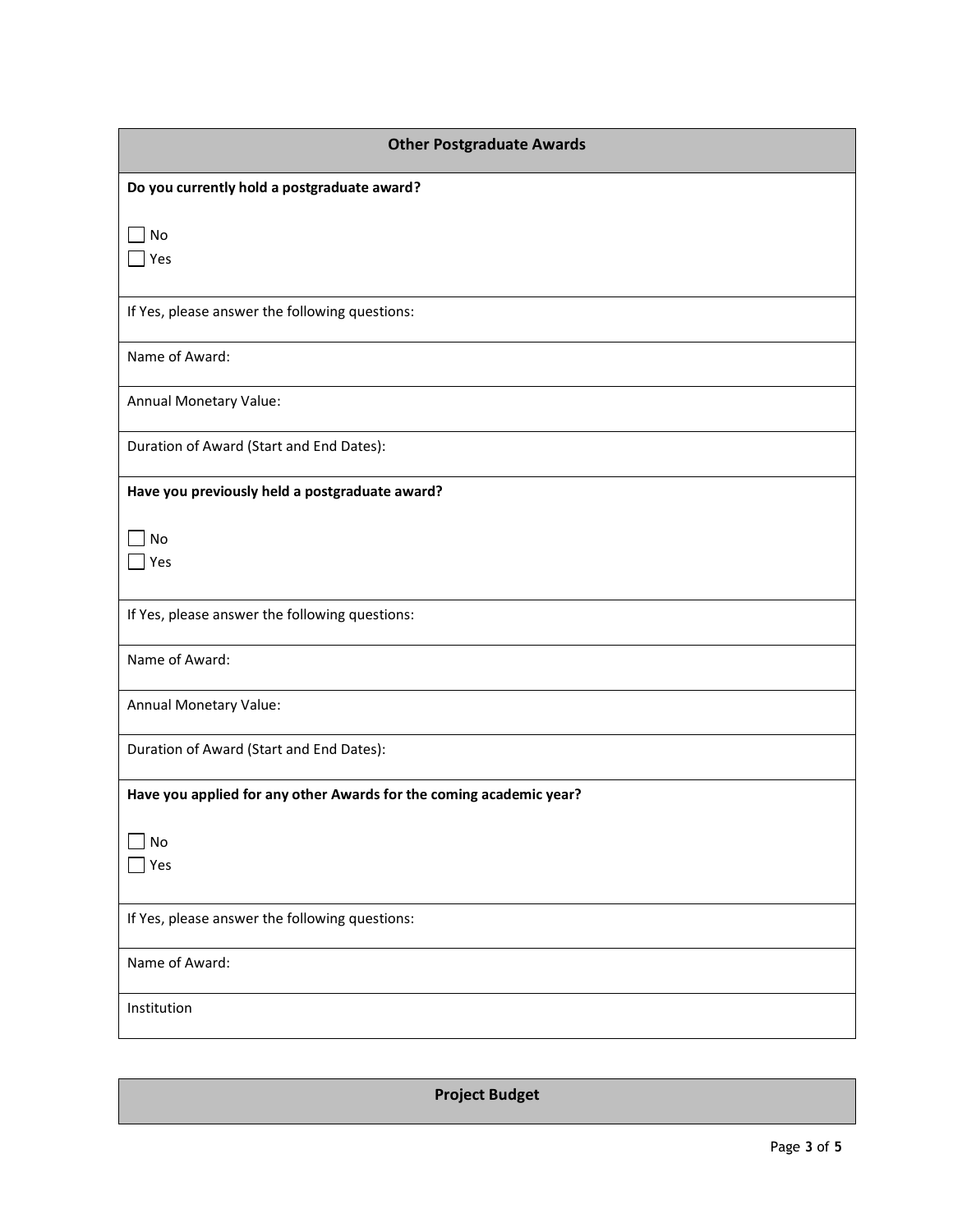| *Please note that this is not a proposal for an APRIL project, but for a Scholarship. |  |  |
|---------------------------------------------------------------------------------------|--|--|
|---------------------------------------------------------------------------------------|--|--|

| <b>Estimated Project Costs</b>                    |                           |        |                   |  |
|---------------------------------------------------|---------------------------|--------|-------------------|--|
| <b>Expenditure Item</b>                           | <b>Annual Expenditure</b> |        |                   |  |
|                                                   | Year 1                    | Year 2 | Year <sub>3</sub> |  |
| Salary/stipend expenditure                        |                           |        |                   |  |
| Project expenditure:                              |                           |        |                   |  |
| Operating/Student Development                     |                           |        |                   |  |
| <b>TOTAL</b>                                      |                           |        |                   |  |
| <b>Contribution from APRIL</b>                    |                           |        |                   |  |
| <b>Expected contribution from</b><br>organisation |                           |        |                   |  |